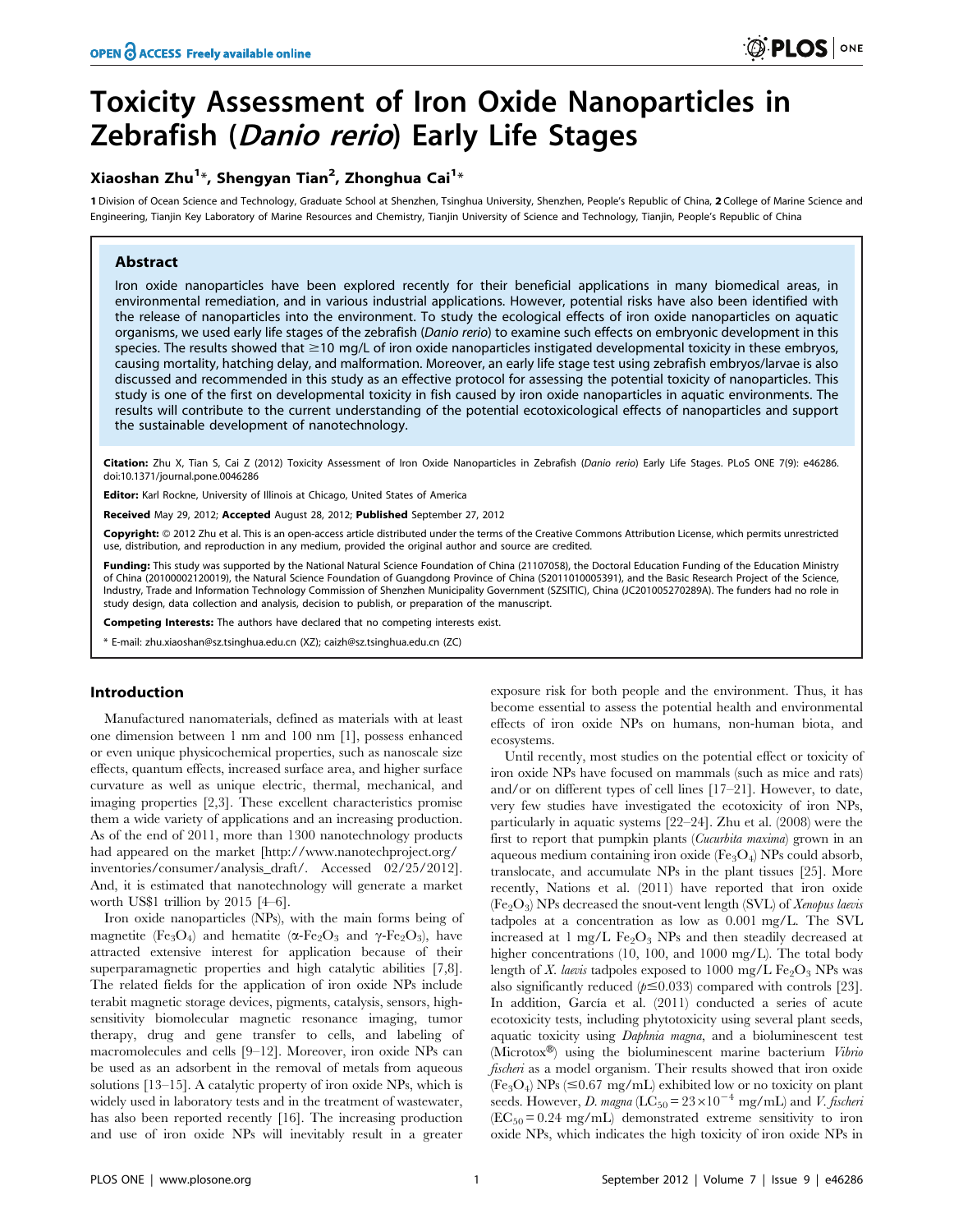aquatic environments [24]. Another form of iron oxide NPs,  $Fe<sub>2</sub>O<sub>3</sub>$  NPs, even at a low concentration of 1 mg/L, was also able to affect the hematological, biochemical, ionoregulatory, and enzymological parameters in an Indian major carp, Labeo rohita, upon a 96-h static exposure [26]. This finding suggests a high potential toxicity of iron oxide NPs in aquatic environments [26]. The above pioneering studies indicate that the release of iron oxide NPs into the environment may be harmful to various ecorelevant organisms, which highlights the need for further research into the environmental impact and biological effects of iron oxide NPs.

To further assess the ecological effect, especially the aquatic toxicity, of iron oxide NPs, we conducted an early life stage (ELS) test using zebrafish (Danio rerio) embryos and larvae as model organisms. The ELS test is currently one of the most widely used tools in environmental science research, especially for investigating the toxicity and teratogenicity of chemicals that could significantly affect environmental and human health [27,28]. The present study also aimed to assess whether conventional standardized tests, such as the ELS test, are useful in determining the ecotoxicity of NPs when no or insufficient data are available.

# Materials and Methods

#### Iron oxide NPs and characterization

Uncoated alpha-Fe<sub>2</sub>O<sub>3</sub> ( $\alpha$ -Fe<sub>2</sub>O<sub>3</sub>) nanoparticles (nFe<sub>2</sub>O<sub>3</sub>) with a published particle size of 30 nm were purchased from Nanjing High Technology NANO CO., Ltd. (Nanjing, China). Supplied as a red powder, the nanoparticles had a purity of  $\geq 99.5\%$  and a specific surface area of 38.57 m<sup>2</sup>/g. Stock solutions (1000 mg/L) of nFe<sub>2</sub>O<sub>3</sub> were prepared by stirring nFe<sub>2</sub>O<sub>3</sub> vigorously in zebrafish culture medium (consisting of  $64.75 \text{ mg/L }$  NaHCO<sub>3</sub>, 5.75 mg/L KCl, 123.25 mg/L MgSO $\cdot$ 7H<sub>2</sub>O, and 294 mg/L  $CaCl<sub>2</sub>·2H<sub>2</sub>O$ ) prepared according to International Organization for Standardization (Geneva, Switzerland) standard 7346-3:1996 [29], using a magnetic agitator at room temperature for 2 h. The morphology of  $nFe<sub>2</sub>O<sub>3</sub>$  was observed under a transmission electron microscopy (TEM, Hitachi H-7650, Japan).

The actual size distributions of  $nFe<sub>2</sub>O<sub>3</sub>$  in the culture medium were determined using a dynamic light scattering device (DLS; Brookhaven Instrument Corporation, Holtsville, NY, USA). Before carrying out the DLS measurements, no sound or ultrasound was applied to agitate the particles in the culture medium. Suspensions (10 mg/L) were introduced into a polystyrene disposable cuvette; and the size measurements were conducted immediately according to the manufacturer's guidelines. All DLS measurements were performed at  $26^{\circ}C$ , which was set in accordance with the water temperature in the exposure experiments. Thereafter, the average size of the  $nFe<sub>2</sub>O<sub>3</sub>$  aggregates was documented.

#### Zebrafish culture and embryo selection

The detailed procedure for zebrafish culture and embryo selection is provided in a previous paper [28]. In brief, zebrafish adults with a roughly 2:1 male/female sex ratio were kept in a 250- L full glass aquarium under the following conditions:  $26^{\circ}C \pm 1^{\circ}C$ , 14-h/10-h light/dark cycle. Spawning was triggered once the light was turned on in the morning and completed within 30 min. At 4– 5 h post-fertilization (hpf), embryos were collected and rinsed several times with the culture medium to remove residues on the egg surface. Healthy embryos at the blastula stage were then selected for subsequent experiments.

#### Exposure process

Test solutions were prepared immediately prior to use by diluting the stocks of  $nFe<sub>2</sub>O<sub>3</sub>$  with the culture medium. During the preparation of the diluted solution, the stock solution/mixture was continuously stirred with a magnetic stirrer to maintain the suspension at as stable a concentration as possible. The embryo toxicity test design was followed according to a standard guideline [30] and the methods of Schulte and Nagel [31]. The embryo toxicity test was initiated as soon as the intact fertilized eggs were selected. Twenty-four eggs (blastula stage) were transferred to the test wells of a 24-well multiplate ( $\text{Costar}^{\circledR}$  24Well Cell Culture Cluster, Corning Incorporated, NY, USA). Twenty wells were prepared with 2 mL nFe<sub>2</sub>O<sub>3</sub> test solution (treatment) each. The remaining four wells (control) were prepared similarly, with the culture medium replacing the test solution. The concentration gradients of  $nFe<sub>2</sub>O<sub>3</sub>$  tested in this study were 100, 50, 10, 5, 1, 0.5, 0.1 mg/L, and the water control. The experiment was performed in triplicate (i.e., 12 embryos were used in the water control and 60 embryos in the exposure group) for each treatment. The wells were covered with transparent plastic films to ensure a constant concentration. All the plates containing experimental embryos were placed in a fish room with controlled light and temperature conditions (i.e.,  $26^{\circ}C \pm 1^{\circ}C$  with a 14-h/10-h light/dark cycle). At the end of the experiment, water samples were collected and immediately tested for quality assessment. All the experimental protocols were approved by the Animal Welfare and Ethics Committee of Tsinghua University (Shenzhen), China (No. 2012- XSZ-F58).

#### Embryo-larval toxicity test

Throughout the whole exposure period after fertilization, the development status of the zebrafish embryos and larvae was observed under an inverse microscope (×10–40, DMLL, Leica Corp., Germany) and documented at specified time points  $(t=6,$ 12, 24, 36, 48, 60, 72, 84, 96, 120, 144, and 168 h). The endpoints used to assess developmental toxicity included embryo/larva survival and embryo hatching rate. Malformations were described and documented among the embryos and larvae from both the control and treated groups. Inhibitory tendencies were also noted and described among the embryos and larvae from both the control and treated groups using a stereomicroscope  $(\times 0.67-6.7,$ Olympus, Japan).

#### Statistical analysis

All experiments were repeated three times independently. Data were recorded as the mean with the standard deviation (SD). For the embryo/larval bioassays, a one-way analysis of variance (ANOVA) with Tukey's multiple comparisons was used to detect significant differences between the control and treated groups. A  $p<0.05$  was considered statistically significant. The EC<sub>50</sub> (hatching delay) and  $LC_{50}$  (mortality) values as well as their associated 95% confidence intervals (95% CI) were calculated using a tsk method (US EPA Tsk Analysis Program, Ver.1.5 http://www.epa.gov/ nerleerd/stat2/tsk.zip). The no observed effect concentration (NOEC) value was designated as the highest tested concentration that had no statistically significant effect within the exposure period when compared with the control.

# Results and Discussion

#### Characterization of  $nFe<sub>2</sub>O<sub>3</sub>$  NPs

In this study, the addition of  $nFe<sub>2</sub>O<sub>3</sub>$  to the culture medium induced the formation of aggregates. Figure 1 shows a confirmatory TEM image of the large aggregations of  $nFe<sub>2</sub>O<sub>3</sub>$  at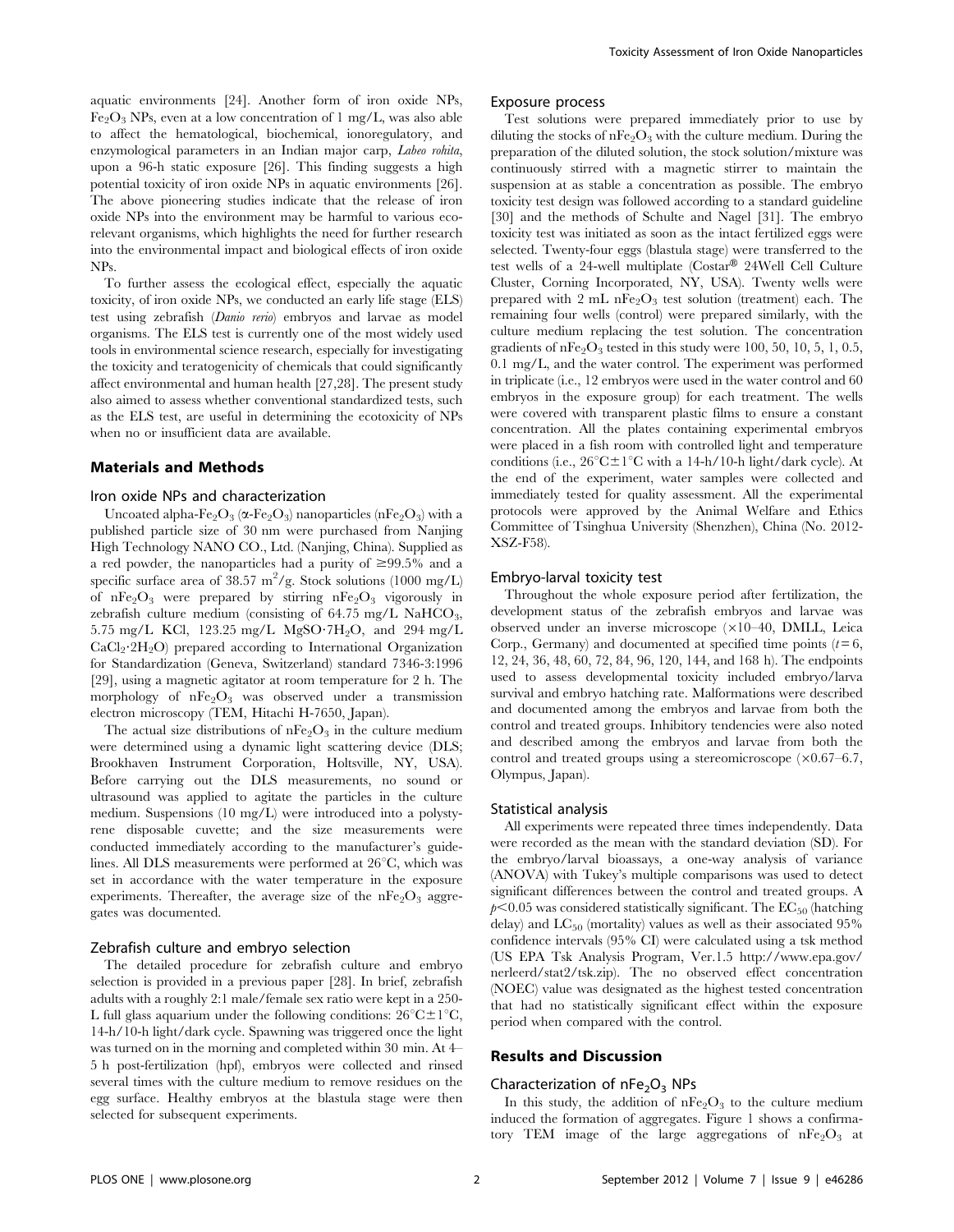concentration of 10 mg/l. Further determined by DLS, the average size of the  $nFe<sub>2</sub>O<sub>3</sub>$  aggregates was calculated to be 1.025  $\mu$ m, which is far larger than the nFe<sub>2</sub>O<sub>3</sub> primary particle size of 30 nm. Moreover, these  $nFe<sub>2</sub>O<sub>3</sub>$  aggregates were found to settle out of the water column rapidly. We did not monitor the sedimentation rate, but after 24 h a layer of  $nFe<sub>2</sub>O<sub>3</sub>$  aggregates was observed at the bottom of the exposure well in the 24-well culture multiplate. The solution above was clearer, and it appeared as though all  $nFe<sub>2</sub>O<sub>3</sub>$  aggregates had settled out.

#### Survival

The survival of zebrafish embryos and larvae exposed to different concentrations of  $nFe<sub>2</sub>O<sub>3</sub>$  was determined at specific time points. As shown in Figure 2A, 0.1 mg/L to 10 mg/L of  $nFe<sub>2</sub>O<sub>3</sub>$ exhibited no toxicity to zebrafish embryos or larvae. Both 50 and 100 mg/L of nFe<sub>2</sub>O<sub>3</sub> demonstrated toxicity, killing 75% and 45%, respectively, of the zebrafish embryos/larvae at the end of the exposure (168 hpf). As a result, the 168-h NOEC of  $nFe<sub>2</sub>O<sub>3</sub>$  was less than 50 mg/L, and the 168 h  $LC_{50}$  was calculated to be 53.35 mg/L (95% CI: 28.21–100.89). Moreover, survival of the embryos was more than 90% at 48 hpf, but it declined sharply to 25% at 168 hpf. This result suggests that the zebrafish development toxicity of  $nFe<sub>2</sub>O<sub>3</sub>$  is time and dose dependent.

#### Hatching rate

The hatching rates of zebrafish embryos exposed to different concentrations of  $nFe<sub>2</sub>O<sub>3</sub>$  at different development stages are shown in Figure 2B. The  $nFe<sub>2</sub>O<sub>3</sub>$ -treated embryos showed a dosedependent effect on the hatching rates under laboratory conditions. Compared with the control group,  $0.1-5$  mg/L of  $nFe<sub>2</sub>O<sub>3</sub>$ did not significantly affect the hatching rate during the 168-h exposure time. However,  $\geq 10$  mg/L of nFe<sub>2</sub>O<sub>3</sub> displayed significant  $(p<0.05)$  embryo-hatching delay and toxicity. Based on this result, the 168-h NOEC and  $EC_{50}$  of  $nFe<sub>2</sub>O<sub>3</sub>$  on the



 $100$  nm  $HV=80.0kV$ Direct Mag: 200000x

Figure 1. The transmission electron microscope (TEM) image of  $nFe<sub>2</sub>O<sub>3</sub>$  aggregates (10 mg/L) in zebrafish culture medium. doi:10.1371/journal.pone.0046286.g001

hatching rate were calculated to be 10 mg/L and 36.06 mg/L (95% CI: 20.63–63.02), respectively.

## Malformations

In this study, malformation mediated by  $nFe<sub>2</sub>O<sub>3</sub>$  in the embryos and larvae from both the control and treatment groups was recorded. Malformation was not found in zebrafish embryos or larvae exposed to nFe<sub>2</sub>O<sub>3</sub> at a concentration of  $\leq$ 10 mg/L during the 168-h exposure time (Figure 3A). However, at a concentration of  $>50$  mg/L, the embryos and larvae exhibited severe malformations, characterized by tissue ulceration, pericardial edema, and body arcuation (Figure 3). Some affected embryos were unable to hatch and eventually died (Figure 3). In the 50-mg/L treatment group, 12.5%, 25%, and 32.5% of the surviving embryos and larvae showed significant  $(p<0.05)$  tissue ulceration, pericardial edema, and body arcuation, respectively. Malformation was more serious in the embryos and larvae exposed to 100 mg/L nFe<sub>2</sub>O<sub>3</sub>, although no significant difference was found from those in the 50 mg/L treatment group.

## Developmental toxicity of iron oxide NPs

In this study, the addition of  $nFe<sub>2</sub>O<sub>3</sub>$  to the culture medium resulted in the formation of aggregates that settled out of the water column very quickly. This aggregation and sedimentation phenomenon of  $nFe<sub>2</sub>O<sub>3</sub>$  is similar to that of other NPs, including Cu, Ag, TiO<sub>2</sub>, nZnO, nAl<sub>2</sub>O<sub>3</sub>, fullerene NPs, and single-walled carbon nanotubes (SWCNTs) [32–39]. These findings revealed that aggregates or agglomerates of NPs are likely to settle out of solution and sink into sediments rather than remain in suspension. Thus, benthic organisms living in sediments or at the bottom of aquatic environments could be potential targets of NPs released into the environment. Zebrafish embryos are demersal and can settle to the bottom of the water column, which allows a mimicking of the direct contact between benthic biota and NPs in the sediment. Therefore, zebrafish embryos may serve as an effective model to explore the potential ecological effects underlying the toxicity of NP aggregates that settle out of the water column. In our experiment,  $nFe<sub>2</sub>O<sub>3</sub>$  aggregates ( $\geq$ 10 mg/L) were found to be toxic to zebrafish embryos and larvae, causing a dose-dependent mortality and hatching inhibition (Figure 2). Developmental abnormalities, such as pericardial edema, malformation, and tissue ulceration, were also found in the group exposed to 50 and 100 mg/L of  $nFe<sub>2</sub>O<sub>3</sub>$  (Figure 3); these affected more than 12.5% of the surviving fish by 168 hpf. To our knowledge, the present study is one of the first to evaluate developmental toxicity in vertebrate fish caused by exposure to  $nFe<sub>2</sub>O<sub>3</sub>$  in aquatic environments. Previous studies have shown that doses higher than 50 mg/kg of dimercaptosuccinic acid-coated iron oxide  $(F_{\mathcal{C}_3}O_4)$  NPs can disrupt mouse embryo development, causing a significant decrease in the growth of infant animals [11]. Moreover, Nations et al. (2011) demonstrated that although exposure to  $nFe<sub>2</sub>O<sub>3</sub>$  (0.001 mg/L to 1000 mg/L) caused no mortality or significant malformation in frog (Xenopus laevis) embryos and larvae,  $nFe<sub>2</sub>O<sub>3</sub>$  exposure did decrease tadpole SVL even under a low concentration of 0.001 mg/L [23]. These studies demonstrate that organisms in the early stages of embryonic development are usually more sensitive to toxicological effects. Thus, examining organisms at these stages can help evaluate the sublethal effect of NPs and distinguish the nature of the toxicological effect (e.g., neural toxicity and genotoxicity) [40,41].

#### Toxicity assessment of NPs using the ELS test

The reported results relating to the toxicity assessment of iron oxide NPs are disputed. In general, iron oxide NPs have been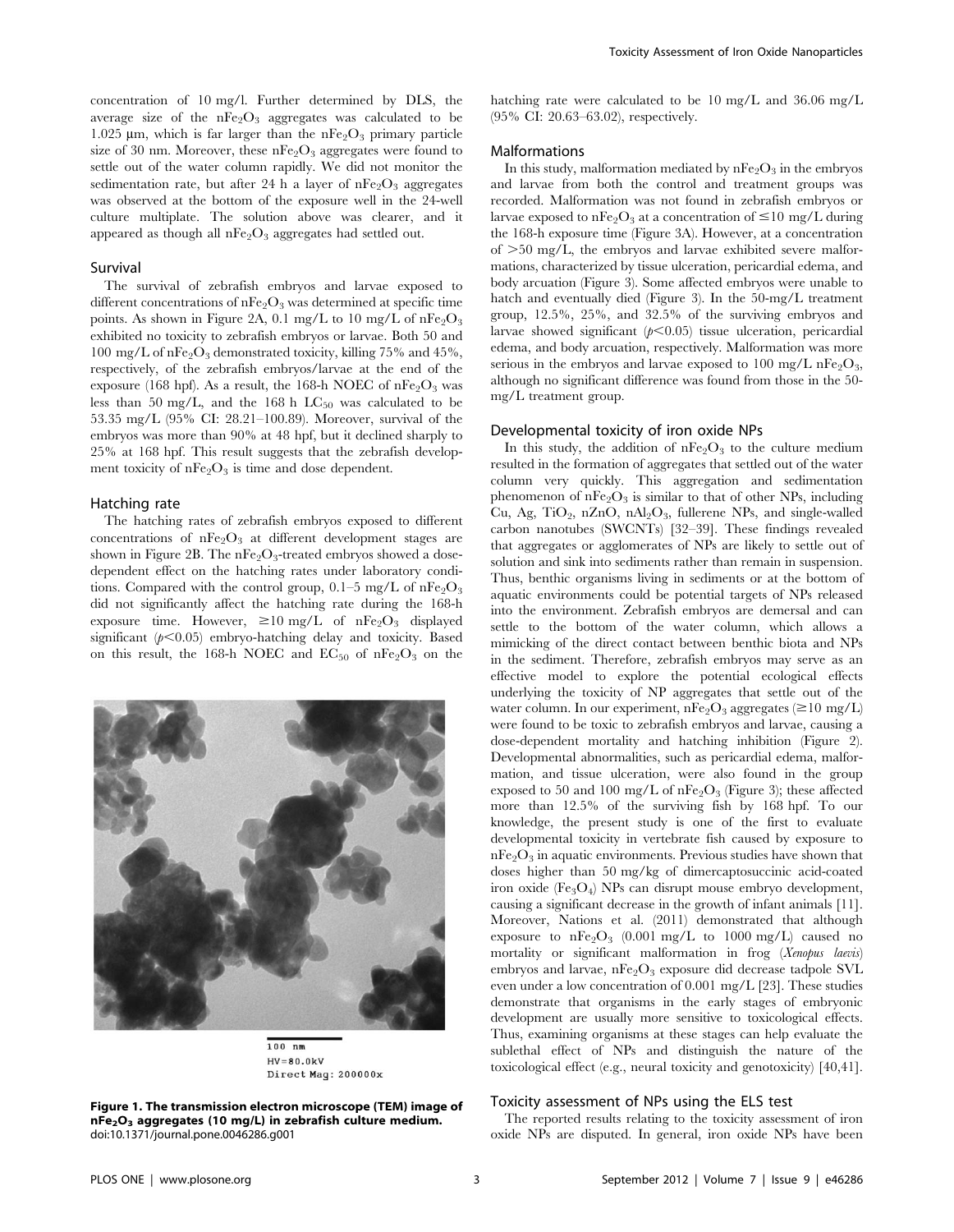

Figure 2. Survival (A) and Hatching rate (B) of zebrafish embryos exposed to different concentration of nFe<sub>2</sub>O<sub>3</sub> over 168 h. Error bars represent  $\pm$  one standard deviation from the mean of three replicates. doi:10.1371/journal.pone.0046286.g002

widely used in several fields, and they are considered non-toxic materials [24,42–44]. Kim et al. (2006) suggested that iron oxide NPs do not cause apparent toxicity to mice in vivo [44]. However, other researchers have reported severe toxicity in the cell system or in vivo model of rodents [11,17,18,45–47]. For example,  $nFe<sub>2</sub>O<sub>3</sub>$ was able to induce lung injury in rats, increase microvascular permeability and cell lysis in lung epithelia, and significantly disturb blood coagulation parameters [17]. Further investigation showed that  $nFe<sub>2</sub>O<sub>3</sub>$  entered the central nervous system, induced severe oxidative stress, and damaged nerve cells in mice [18]. The toxic effects of NPs in the environment depend on initial physicochemical properties (such as composition, size, additives, specific surface area, surface charge, and synthesis method employed), environmental factors, test organisms, and experimental methods [48–50]. Thus, a basic set of tests is warranted to determine the toxicity of certain NPs to extract reliable

conclusions about their toxicological effects. Therefore, the ELS test (used in this study) using zebrafish embryos/larvae as an animal model may serve as a good protocol to explore the potential mode of action underlying the toxicity of NP aggregates. This model offers several advantages [31,38,40,51]. First, zebrafish embryos are demersal: they settle to the bottom of the water column and make direct contact with sediments, mimicking the direct contact between the biota present in the sediments and the NPs that settle out of the water column. Second, transparency and extra-uterine development can be examined, allowing direct observation of phenotypic changes during embryonic development. Third, zebrafish share many cellular and physiological characteristics with higher vertebrates. Toxicological results can thus be compared with those from studies on developmental toxicity in mammals. Fourth, the zebrafish embryo model has been employed to study the ecotoxicology of other biohazards.



**Body arcuation** 

Figure 3. Malformations (e.g., pericardial edema, tissue ulceration, and body arcuation) induced by nFe<sub>2</sub>O<sub>3</sub> at 168 hpf. (A) Malformation percentage in the surviving fish; (B) control fish; (C) hatching fish with body arcuation, treated with 50 mg/L of nFe<sub>2</sub>O<sub>3</sub> aggregates; (D) unhatching embryos, treated with 50 mg/L of nFe<sub>2</sub>O<sub>3</sub> aggregates, dead at 168 hpf; (E) hatching fish with pericardial edema, treated with 100 mg/L of nFe<sub>2</sub>O<sub>3</sub> aggregates. Error bars represent  $\pm$  one standard deviation from the mean of three replicates. Significance indicated by: \*p<0.05. doi:10.1371/journal.pone.0046286.g003

Ulceration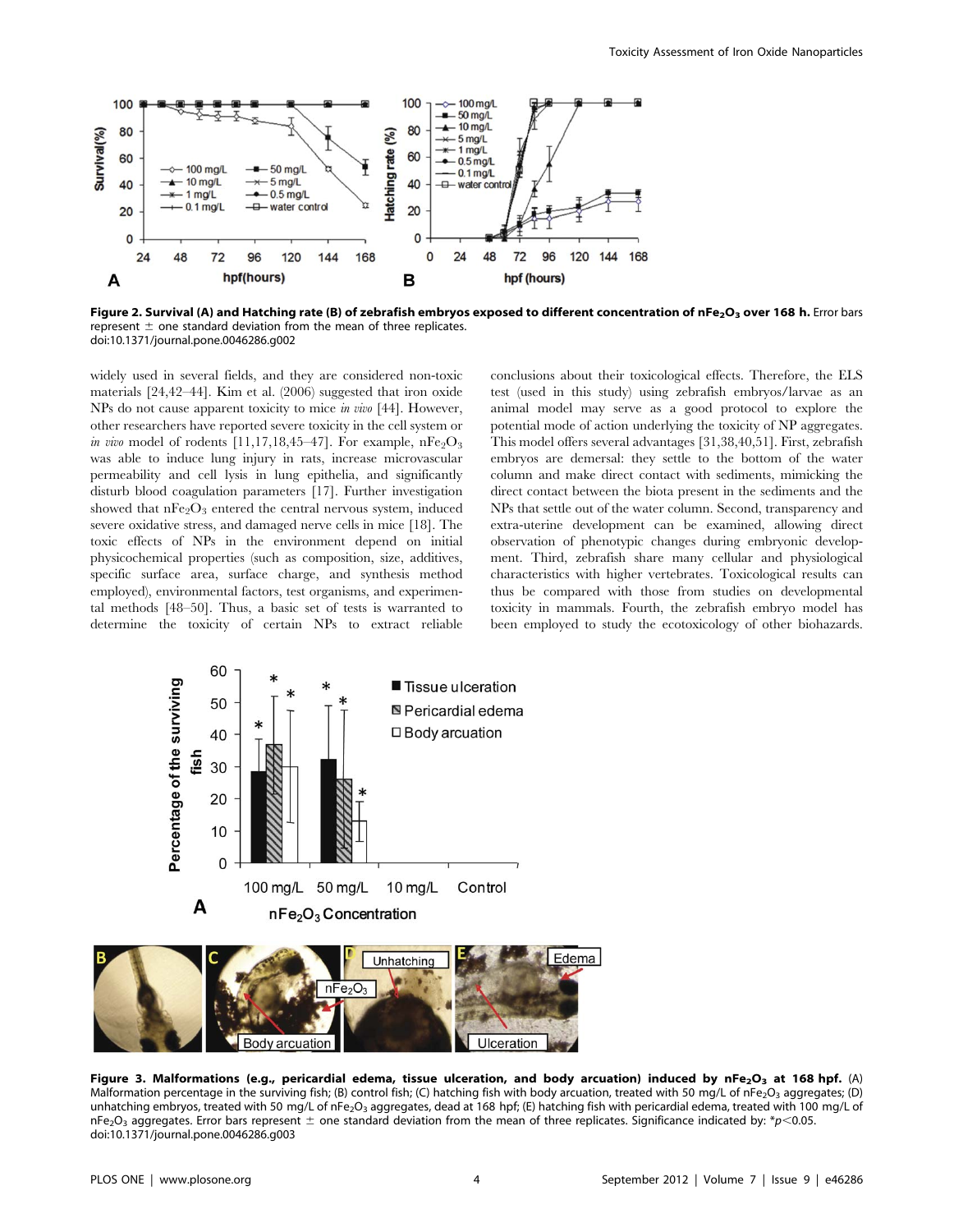Therefore, although no international consensus exists about which toxicity tests should be used for NP toxicity assessment [24], the results from the ELS test may provide useful data for assessing the potential environmental effects and health risks of NPs.

#### Mechanism of toxic effects of iron oxide NPs

Little information exists on the toxic effects of iron oxide NPs [8], and to our knowledge there is no published study on the developmental toxicity of  $nFe<sub>2</sub>O<sub>3</sub>$  in aquatic organisms. The impact of  $nFe<sub>2</sub>O<sub>3</sub>$  on zebrafish development observed in this study was found to be associated with the aggregation and sedimentation of  $nFe<sub>2</sub>O<sub>3</sub>$  and with the characteristics of nanoparticles.

Accompany the aggregation and sedimentation of  $nFe<sub>2</sub>O<sub>3</sub>$ , direct adherence/adsorption of  $nFe<sub>2</sub>O<sub>3</sub>$  aggregates could be observed on the surface of embryos (Fig. 3). In a previous study, we found that this direct adherence/adsorption of NPs may exert a physical effect on experimental embryos, causing toxicity [52]. For example, the direct adherence/adsorption of  $nFe<sub>2</sub>O<sub>3</sub>$  aggregates on the surface may cause hatching delay of embryos through a change in the surface mechanical properties or by interfering with the digestive function of the chorionic hatching enzyme [33]. He et al. showed that iron oxide nanoparticles located on the surface of Escherichia coli damaged the cell wall and outer membrane [53]. Moreover, direct adherence/adsorption may also interfere with nutrient exchange between the embryos and the environment. For example, the direct adherence/adsorption of  $nFe<sub>2</sub>O<sub>3</sub>$  aggregates on the surface may cause depletion of oxygen exchange, resulting in hypoxia of embryos on exposure; this has been reported to cause delayed hatching and development of embryos [33]. In addition, the adherence and/or adsorption of  $nFe<sub>2</sub>O<sub>3</sub>$  aggregates may also cause excessive production of reactive oxygen species (ROS) (i.e., NO and  $O_2^{\text{-}}$ ) in vivo, resulting in oxidative stress for the embryos, which may be critical in inducing the observed developmental toxicity [38,54].

Another crucial factor that may have affected the zebrafish embryos is the release of metal ions from the nanoparticles. The aggregation and sedimentation of  $nFe<sub>2</sub>O<sub>3</sub>$  may lead to a high localized concentration. Given the direct adherence/adsorption of  $nFe<sub>2</sub>O<sub>3</sub>$  aggregates on the embryo surface, there could be high levels of free iron ions in the exposed tissue. This iron overload could thus have toxic implications as an excessive accumulation of  $nFe<sub>2</sub>O<sub>3</sub>$ . In particular, it could lead to an imbalance in homeostasis and aberrant cellular responses, including cytotoxicity, DNA damage, oxidative stress, epigenetic events, and inflammatory processes, which would eventually lead to the observed toxicity [55]. He et al. confirmed the dissolution of iron oxide nanoparticles and demonstrated that the iron ion and uptake of nanoparticles facilitated iron binding with proteins and DNA strands, resulting in greater mutation frequency in E. coli [53]. We previously demonstrated that zinc oxide particle (nZnO) toxicity may be attributed to both the nZnO and the released  $\text{Zn}^{2+}$  [38]. More research is needed to evaluate the role of the direct physical effect and/or release of metal ions from nanoparticles in the case of  $nFe<sub>2</sub>O<sub>3</sub>$ -mediated toxicity.

# Iron oxide NPs in real aquatic environments

The zebrafish culture medium used in the present study is not the same as a real aquatic environment (such as lakes and rivers), and in a real environment  $nFe<sub>2</sub>O<sub>3</sub>$  may behave differently. Keller et al. reported that nanoscale titanium dioxide particles  $(nTiO<sub>2</sub>)$ , nZnO, and cerium oxide particles  $(nCeO<sub>2</sub>)$  were relatively stable in natural freshwater: over 90% of these nanomaterials remained in the water body even after standing for 6 h at a concentration of 200 mg/L [56]. However, in seawater, less than 30% of these nanomaterials remained after 6 h [56]. Kádár et al. examined the aggregation and sedimentation of  $nFe<sub>2</sub>O<sub>3</sub>$  in natural seawater:  $\leq 30\%$  of nFe<sub>2</sub>O<sub>3</sub> remained in the seawater after 12 h [8]. Thus, the conditions in the present study were those of an ''ideal'' experimental situation, using standard zebrafish culture medium as a simulated aquatic environment. This was done to determine whether traditionally standardized tests, such as the ELS test, are useful in determining the ecotoxicity of NPs when no or insufficient data are available. In addition, such ideal experimental conditions allow comparisons of studies among different research groups.

Since there have been no major releases of  $nFe<sub>2</sub>O<sub>3</sub>$ , little is known about the distribution level of the metal oxide NPs in real aquatic environments—except for  $nTiO<sub>2</sub>$ , which has been detected at over 0.1 mg/L (calculated as Ti) in the runoff from an urban area of Switzerland [57–59]. Furthermore, Klaine et al. pointed out that for some kinds of NPs, such as iron oxide NPs, a large background of naturally occurring iron in the dissolved phase exists; this makes it difficult to differentiate natural from manufactured material [58]. However, nanotoxicology is a new field, and more data are needed with respect to risk assessment and management; examining whether NPs may be toxic to aquatic organisms is an important first step. The present study, which covered a wide range of  $nFe<sub>2</sub>O<sub>3</sub>$  concentrations from 0.1 to 100 mg/L, was intended to address this issue and hopefully provide some guidance regarding risk assessment and acceptable safe exposure levels. Though much work remains ahead, this paper is the first report on the developmental toxicity of  $nFe<sub>2</sub>O<sub>3</sub>$  in an aquatic organism. Therefore, this study should serve as the basis for future research into chemical and physical factors that control the toxicity of such nanomaterials as well as a basis for further studies to determine the necessary data to set water-quality standards to protect aquatic life. Such research will benefit risk assessment and management efforts and may contribute indirectly to the development of nanotechnology.

#### Conclusions

With the increasing use of metal oxide nanomaterials in catalysis, sensors, environmental remediation, and such commercial products as ones for personal care, there is a strong possibility that these nanomaterials will ultimately enter aquatic ecosystems through wastewater discharge and washing off during recreational activities, such as swimming and water skiing, thereby impacting on the environment and human health. Our results in this study demonstrate that  $nFe<sub>2</sub>O<sub>3</sub>$  aggregates caused a serious delay in embryo hatching, malformation in some zebrafish embryos and larvae, and eventually mortality. The results of this work will contribute to our understanding of the potential ecotoxicological impact of NPs released to aquatic environments. Moreover, our results also suggest that the ELS test using zebrafish embryos/ larvae could be a standard method for assessing the potential toxicity of NPs, especially in consideration of the fact that NPs could accumulate in sediments.

# Author Contributions

Conceived and designed the experiments: XZ ZC. Performed the experiments: XZ ST. Analyzed the data: XZ ST. Contributed reagents/ materials/analysis tools: XZ ZC ST. Wrote the paper: XZ.